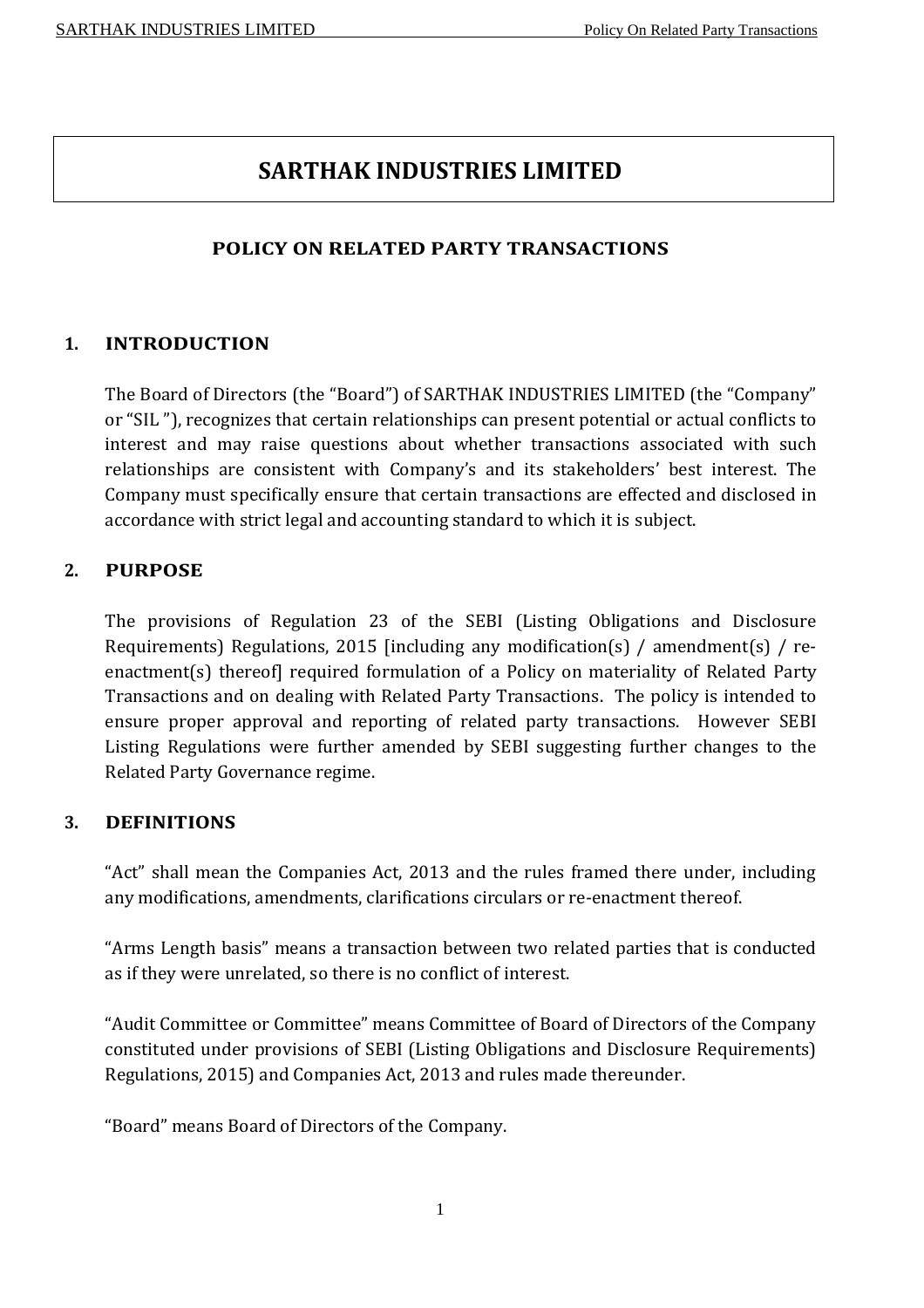"Control" shall have the same meaning as defined in SEBI (Substantial Acquisition of Shares and Takeovers) Regulations, 2011.

"Key Managerial Personnel" mean key managerial personnel as defined in sub-section (51) of section 2 of the Companies Act, 2013;

"Policy" means Related Party Transaction Policy.

"Related Party" means a related party as defined under sub-section (76) of section 2 of the Companies Act, 2013 or under the applicable accounting standards:

The following shall also be treated as the Related Party –

a. all persons or entities forming part of promoter or promoter group irrespective of their shareholding;

b. any person/entity holding equity shares in the listed entity, as below, either directly or on a beneficial interest basis at any time during the immediately preceding financial year:

i. to the extent of 20 % or more ; ii. to the extent of 10% or more w.e.f. April 1, 2023.

"Relative" means relative as defined under sub-section (77) of section 2 of the Companies Act, 2013 and rules prescribed there under:

"Related Party Transaction" means a transfer of resources, services or obligations between a listed entity and a related party, regardless of whether a price is charged and a "transaction" with a related party shall be construed to include a single transaction or a group of transactions in a contract including but not limited to the following:

- a) sale, purchase or supply of any goods or materials;
- b) selling or otherwise disposing of, or buying, property of any kind;
- c) leasing of property of any kind;
- d) availing or rendering of any services;
- e) appointment of any agent for purchase or sale of goods, materials, services or property;
- f) such related party's appointment to any office or place of profit in the company, its subsidiary company or associate company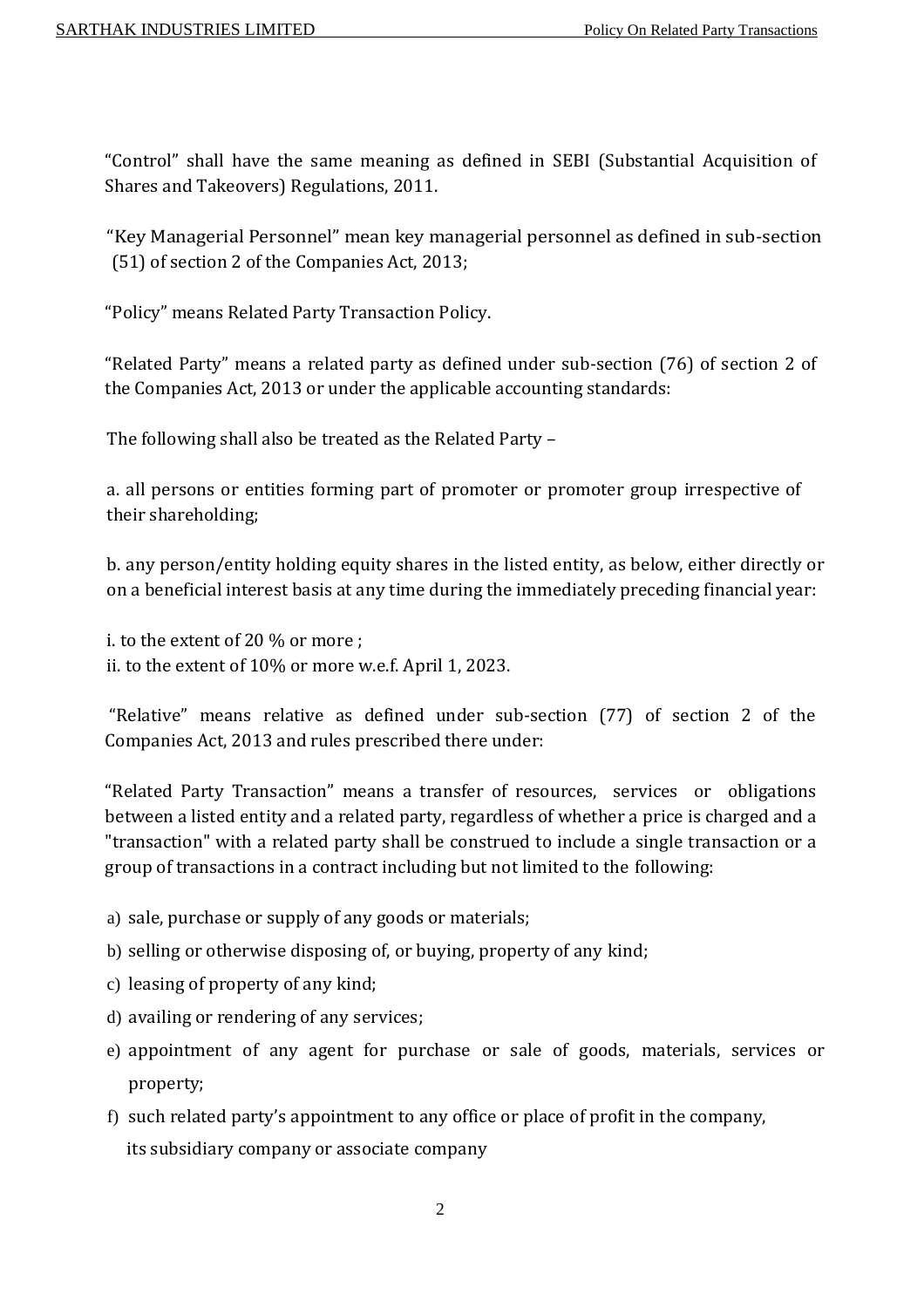a) underwriting the subscription of any securities or derivatives thereof, of the company.

The RPT shall also include transactions between –

- a. the Company or any of its subsidiaries on one hand and a related party of the Company or any of its subsidiaries on the other hand;
- b. the Company or any of its subsidiaries on one hand, and any other person or entity on the other hand, the purpose and effect of which is to benefit a related party of the Company or any of its subsidiaries w.e.f. April 1, 2023.]

The term shall have the meaning ascribed to it under the SEBI Listing Regulations as may be amended from time to time or relevant provisions of the Act.

"Material Related Party Transaction" means a transaction with a related party if the transaction / transactions to be entered into individually or taken together with previous transactions during a financial year, exceeds **Rs. 1000 Crore** or **ten percent of the annual consolidated turnover** of the company as per the last audited financial statements of the Company [whichever is lower].

[**"Material Modification"** in terms of SEBI LODR means any modification(s) in the pricing, quantity or overall transaction value having a variance of 20% (twenty percent) or more, in the relevant previously approved related party transaction.]

Notwithstanding the above, a transaction involving payments made to a related party with respect to brand usage or royalty shall be considered material if the transaction(s) to be entered into individually or taken together with previous transactions during a financial year, **exceed five percent of the annual consolidated turnover** of the listed entity as per the last audited financial statements of the listed entity.

# **4. APPROVAL OF RELATED PARTY TRANSACTIONS**

- A. As per the Companies Act, 2013, the related party transactions entered into by the company which is in its ordinary course of business and which is on an arm's length basis does not require any approval from the shareholders.
- B. As per the Regulation 23 of SEBI Listing Regulations, all related party transactions where the Company is a party to such transactions shall require prior approval of the Audit Committee and subsequent approval is also required for material modifications.
- C. The Audit Committee may grant omnibus approval for Related Party Transactions proposed to be entered into by the company, subject to the following conditions: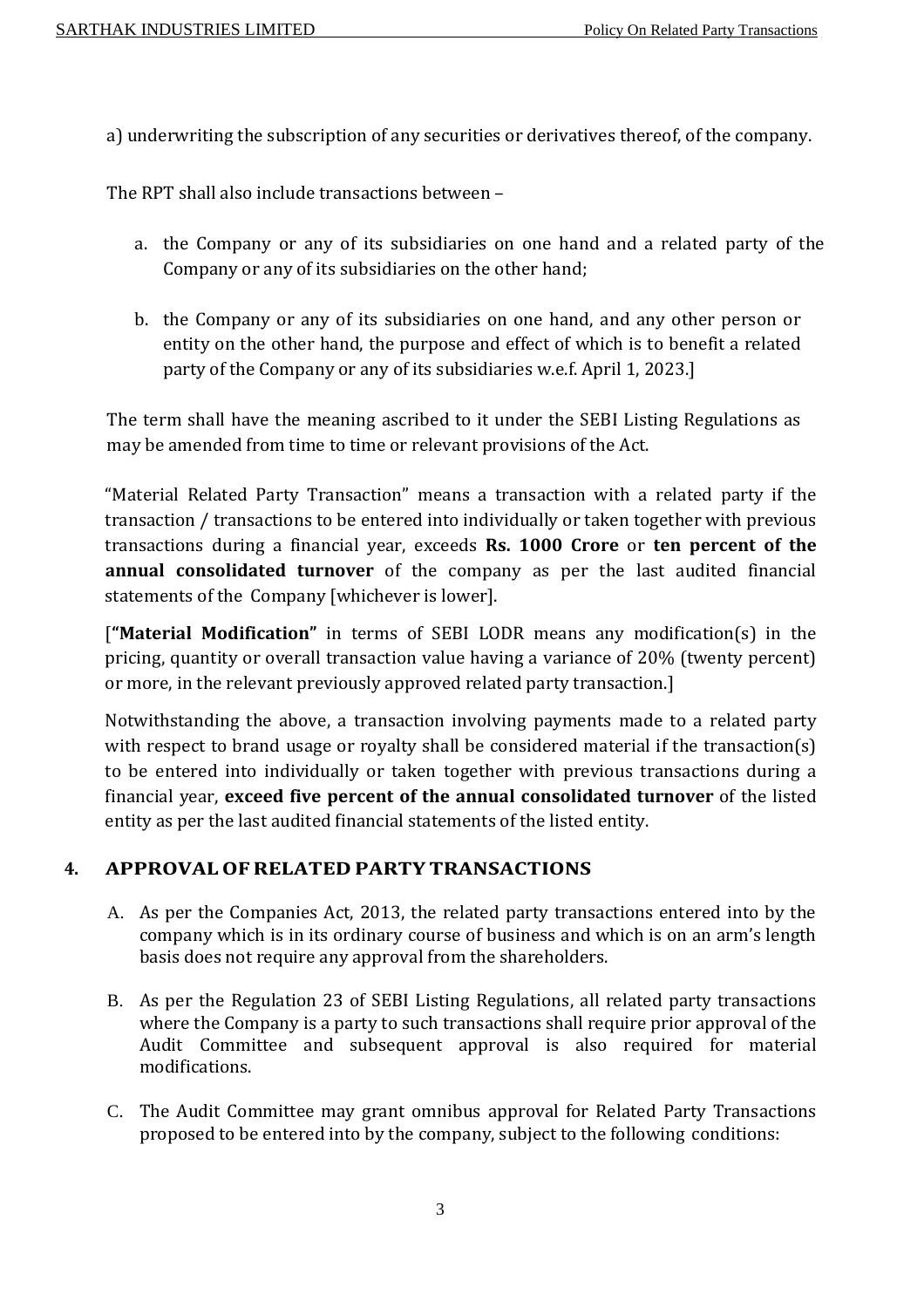- a. the audit committee shall lay down the criteria for granting the omnibus approval in line with the policy on related party transactions of the listed entity and such approval shall be applicable in respect of transactions which are repetitive in nature;
- b. the audit committee shall satisfy itself regarding the need for such omnibus approval and that such approval is in the interest of the listed entity;
- c. the omnibus approval shall specify:
- (i) the name(s) of the related party, nature of transaction, period of transaction, maximum amount of transactions that shall be entered into,
- (ii) the indicative base price / current contracted price and the formula for variation in the price if any; and
- (iii) such other conditions as the audit committee may deem fit:

Provided that where the need for related party transaction cannot be foreseen and aforesaid details are not available, audit committee may grant omnibus approval for such transactions subject to their value not exceeding rupees one crore per transaction.

- (a) the audit committee shall review, at least on a quarterly basis, the details of related party transactions entered into by the listed entity pursuant to each of the omnibus approvals given.
- (b) Such omnibus approvals shall be valid for a period not exceeding one year and shall require fresh approvals after the expiry of one year:
- The audit committee shall also review the status of long-term (more than one year) or recurring RPTs on an annual basis.

Further, Prior approval of the Audit committee shall be required for

a. All RPTs and subsequent Material Modifications;

b. RPTs where Company's subsidiary is a party but Company is not a party, if the value of such transaction, whether entered into individually or taken together with previous transactions during a financial year exceeds 10% of the consolidated turnover of the Company, as per the last audited financial statements of the Company:

c. with effect from April 1, 2023, a related party transaction to which the Company's subsidiary is a party but the Company is not a party, if the value of such transaction whether entered into individually or taken together with previous transactions during a financial year, exceeds ten per cent of the annual standalone turnover, as per the last audited financial statements of such subsidiary.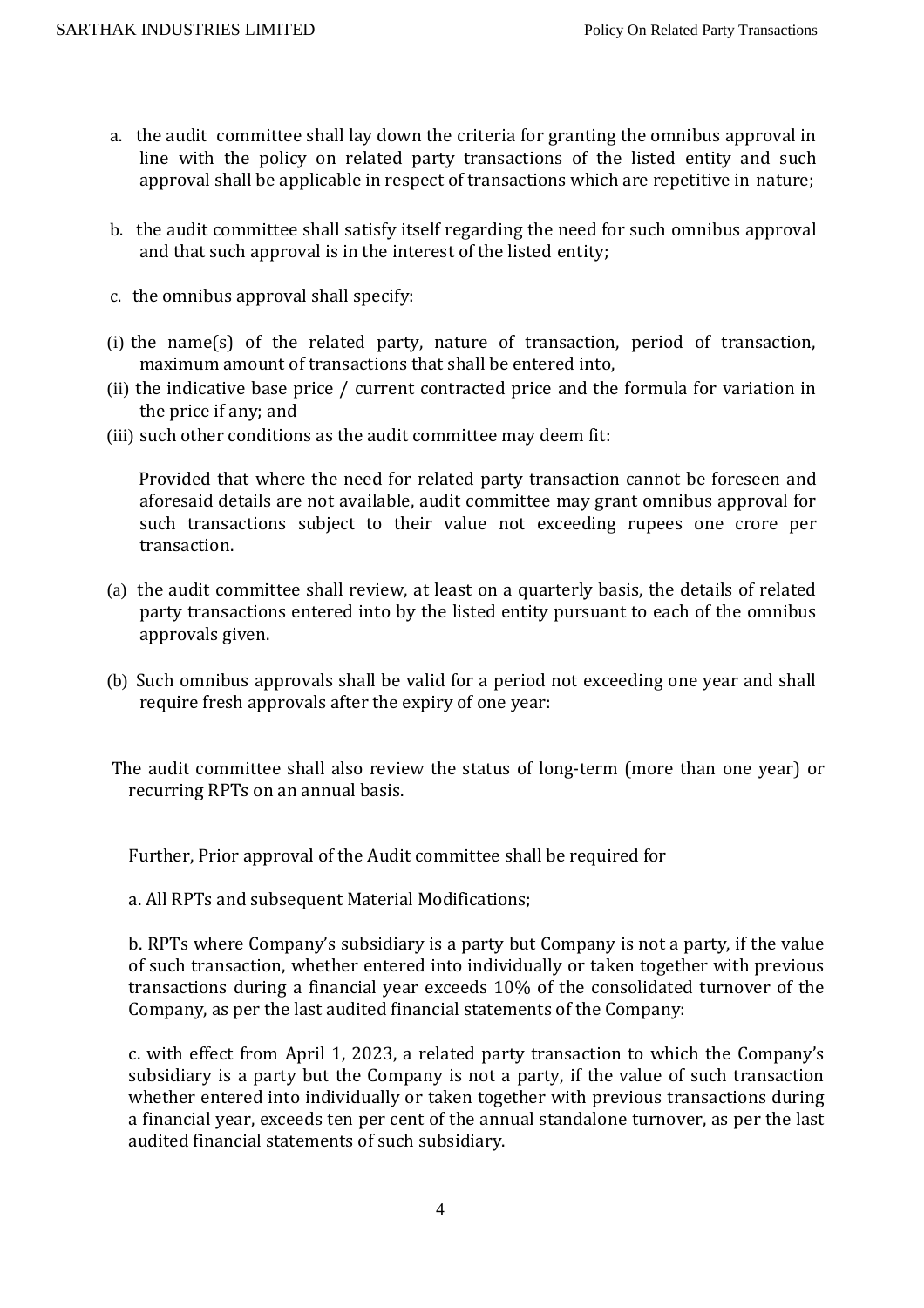Provided that prior approval of the audit committee of the Company shall not be required for RPTs where a listed subsidiary of the Company is a party but the Company is not a party, if regulation 23 and 15 (2) of SEBI LODR are applicable to such listed subsidiary.]

- D. The following types of related party transactions shall require approval of the shareholders through resolution:
- a) All the Material Related Party Transactions and subsequent Material Modifications shall require **prior** approval of the Board and shareholders through Ordinary Resolution and no Related Party shall vote to approve such resolutions whether the entity is a related party to the particular transaction or not.

[Provided that prior approval of shareholders of the Company shall not be required for RPTs where listed subsidiary is a party but the Company is not a party, if regulation 23 and 15 (2) of SEBI LODR are applicable to such listed subsidiary.]

[Provided that the provisions pertaining to –

- Prior approval of the Audit Committee for all RPTs;
- Omnibus approval for RPTs; and
- Prior approval of shareholders for Material Related Party Transactions and subsequent Material Modifications shall not be applicable when the transactions are entered into between two wholly-owned subsidiaries of the Company, whose accounts are consolidated with the Company and placed before the shareholders at the general meeting for approval.
- b) All such Related Party Transactions which are not in the ordinary course of business and which exceed the threshold limits as given under Companies Act, 2013. [which are not in the ordinary course of business or not at the arm's length price and are] exceeding threshold limits prescribed in the Act shall also require prior approval of shareholders of the Company by way of Ordinary Resolution and [all entities falling under the definition of Related Parties shall not vote to approve the relevant transaction, irrespective of whether the entity is a party to the particular transaction or not.]

[Further, the information as prescribed under the Companies Act, 2013 and/or the SEBI Listing Regulations, from time to time shall be provided in the Notice to the shareholders for consideration of RPTs.]

No related party shall vote to approve such resolutions whether the entity is a related party to the particular transaction or not.

#### **5. TRANSACTIONS WHICH DO NOT REQUIRE APPROVAL**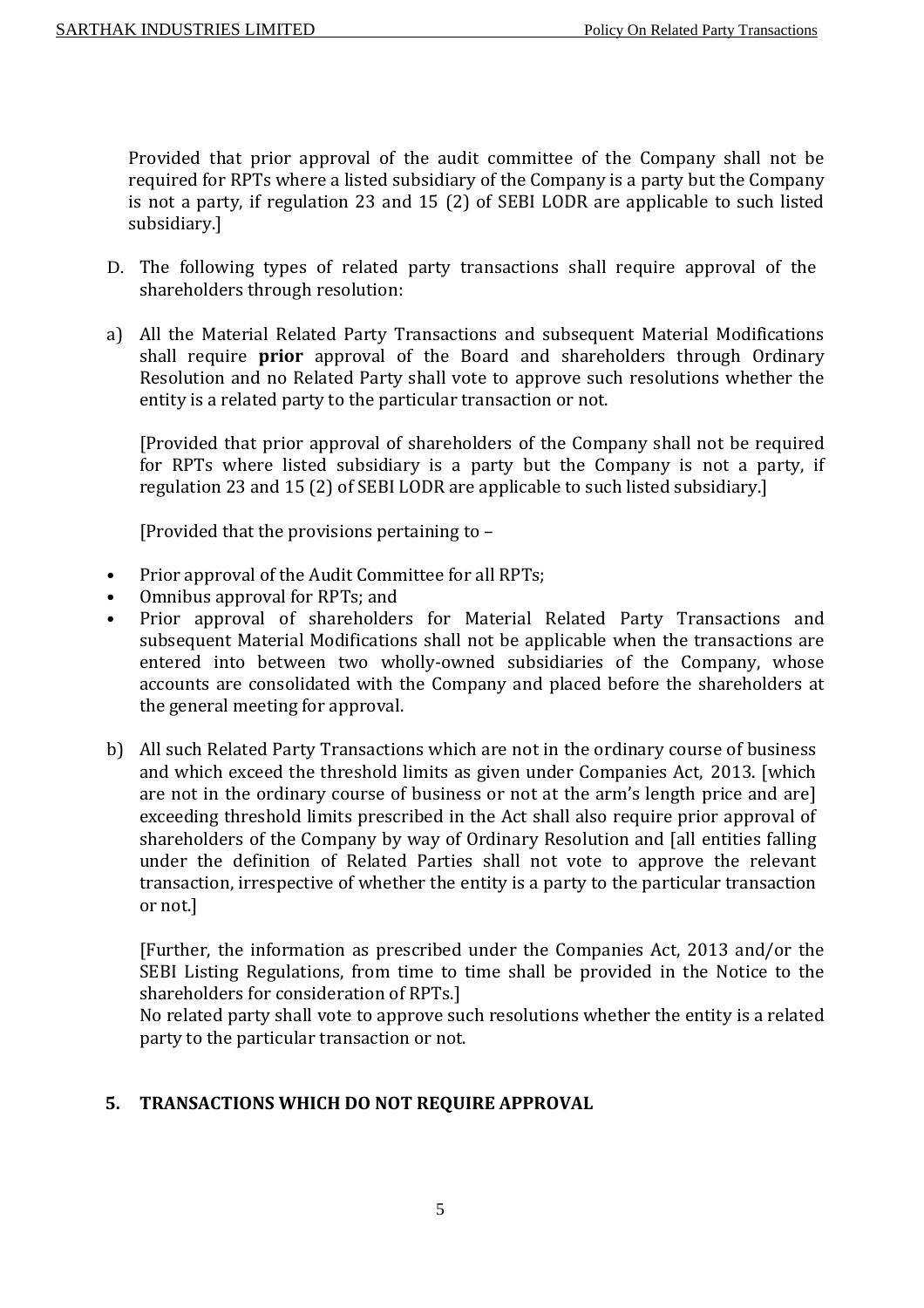Any transaction in which the Related Party's interest arises solely from ownership of securities issued by the Company and all holders of such securities receive the same benefits pro rata as the Related Party [including following

(a) the issue of specified securities on a preferential basis, subject to compliance of the requirements under the Securities and Exchange Board of India (Issue of Capital and Disclosure Requirements) Regulations, 2018;

(b) the following corporate actions by the Company which are uniformly applicable/offered to all shareholders in proportion to their shareholding:

i. payment of dividend;

ii. subdivision or consolidation of securities;

iii. issuance of securities by way of a rights issue or a bonus issue; and iv. buy-back of securities.]

#### **6. DISCLOSURES**

Every director of a company who is in any way, whether directly or indirectly, concerned or interested in a contract or arrangement or proposed contract or arrangement entered into or to be entered into—

- a) with a body corporate in which such director or such director in association with any other director, holds more than two per cent shareholding of that body corporate, or is a promoter, manager, Chief Executive Officer of that body corporate; or
- b) with a firm or other entity in which, such director is a partner, owner or member, as the case may be,

shall disclose the nature of his concern or interest at the meeting of the Board in which the contract or arrangement is discussed and shall not participate in such meeting:

Provided that where any director who is not so concerned or interested at the time of entering into such contract or arrangement, he shall, if he becomes concerned or interested after the contract or arrangement is entered into, disclose his concern or interest forthwith when he becomes concerned or interested or at the first meeting of the Board held after he becomes so concerned or interested.

The Company is required to disclose:

a. Related Party Transactions in the Company's Annual Report as per the requirements of SEBI Listing Regulations 2015.

b. [Material RPTs shall be provided in the notice to shareholders].

c. Details of all Material Related Party Transactions shall be disclosed quarterly along with Company's Compliance Report on Corporate Governance, in accordance with the SEBI Listing Regulations.

d. The Company shall submit [enhanced disclosure of information related to RPTs to be provided to the stock exchanges every six months in the format specified by the SEBI with the following timelines: